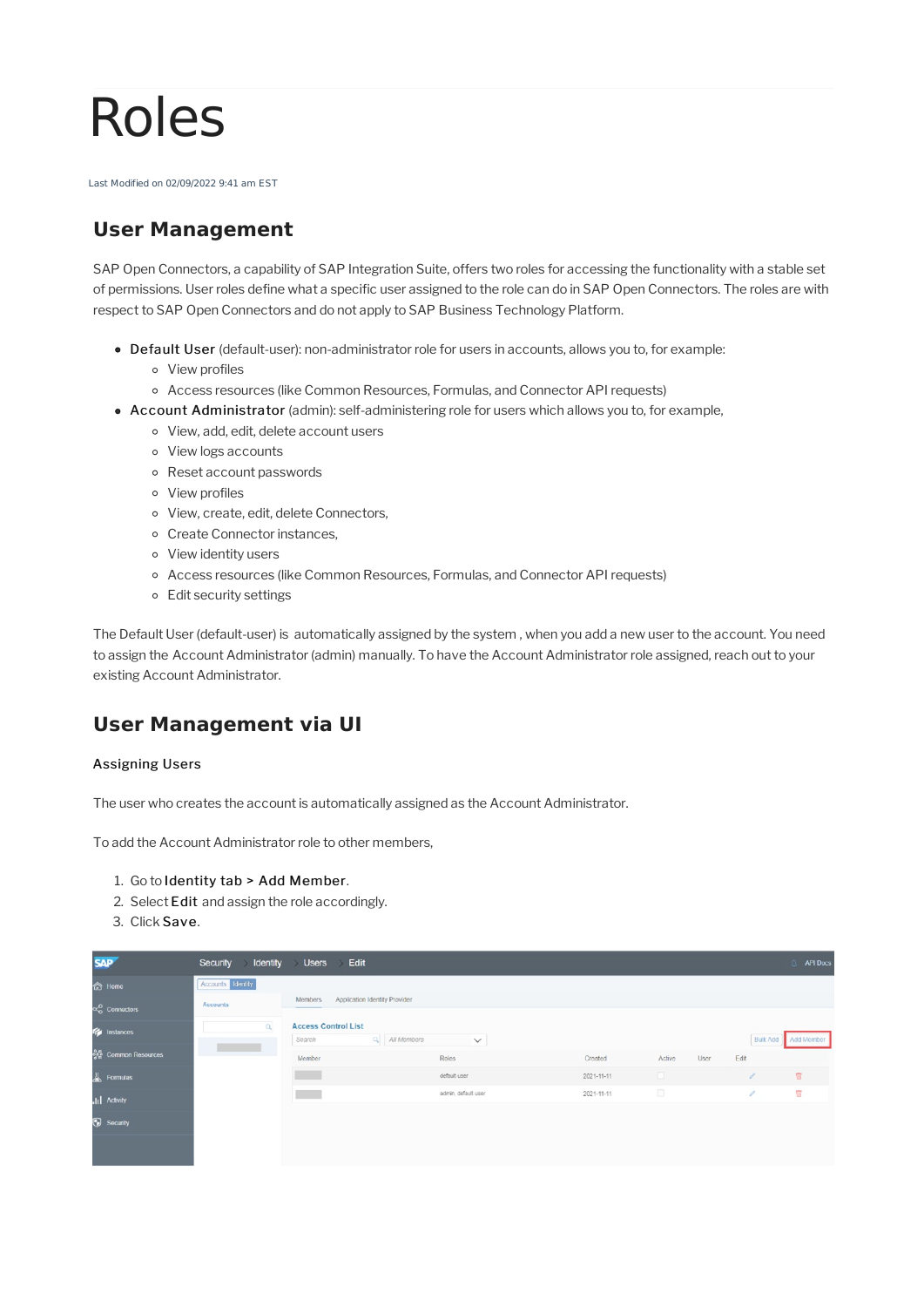To assign a user as an administrator,

- 1. Go to Access Control List.
- 2. Select the member and click Edit.
- 3. Then check the checkbox for admin to assign the role and click Save.

#### Deleting or Unassigning Users

To unassign a user as an administrator,

- 1. Go to Access Control List.
- 2. Select the member and click Edit.
- 3. Then uncheck the checkbox for admin and click Save.

To delete a user,

- 1. Go to Access Control List.
- 2. Select the member and click Delete.
- 3. Then confirm when the Are You Sure? dialog appears and the user is deleted.

To deactivate a user,

- 1. Go to Access Control List.
- 2. Select the member and check the **Active** checkbox.

Note: Consider the following implications when deleting users:

- All user instances are deleted, including VDRs and formulas.
- If there are events or bulks available for the user, they are deleted after seven days.
- Logs will remain until the log retention time (90 days).

## **User Management via API**

Account Administrators can assign the account administrator role to an existing default user by using APIs:

| Type   | <b>API</b>                                                                | Definition                                                                  | Response fields                                                |
|--------|---------------------------------------------------------------------------|-----------------------------------------------------------------------------|----------------------------------------------------------------|
| Change | <b>PATCH</b><br>/users/{id}                                               | Update or edit a user<br>associated with a given ID<br>within your account. | • Timestamp<br>Response Code<br>$\bullet$<br>• Account         |
| Remove | <b>DELETE</b><br>/users/{userId}/roles/{roleKey}                          | Revoke user roles associated<br>with a given ID within your<br>account.     | • Timestamp<br>• Response Code<br>$\bullet$ Account            |
| Assign | <b>PUT</b><br>/users/{userId}/roles/{roleKey} with a given ID within your | Grant the Account<br>Administrator role associated<br>account.              | • Timestamp<br>• Response Code<br>$\bullet$ Account            |
| Get    | <b>GET</b><br>/users/{id}/roles                                           | Search for all the roles and<br>personal data related to the<br>user ID.    | Timestamp<br>$\bullet$<br>• Response Code<br>$\bullet$ Account |

Note: For checking if one of the above APIs has been used,refer to the API logs with respect to Timestamp.